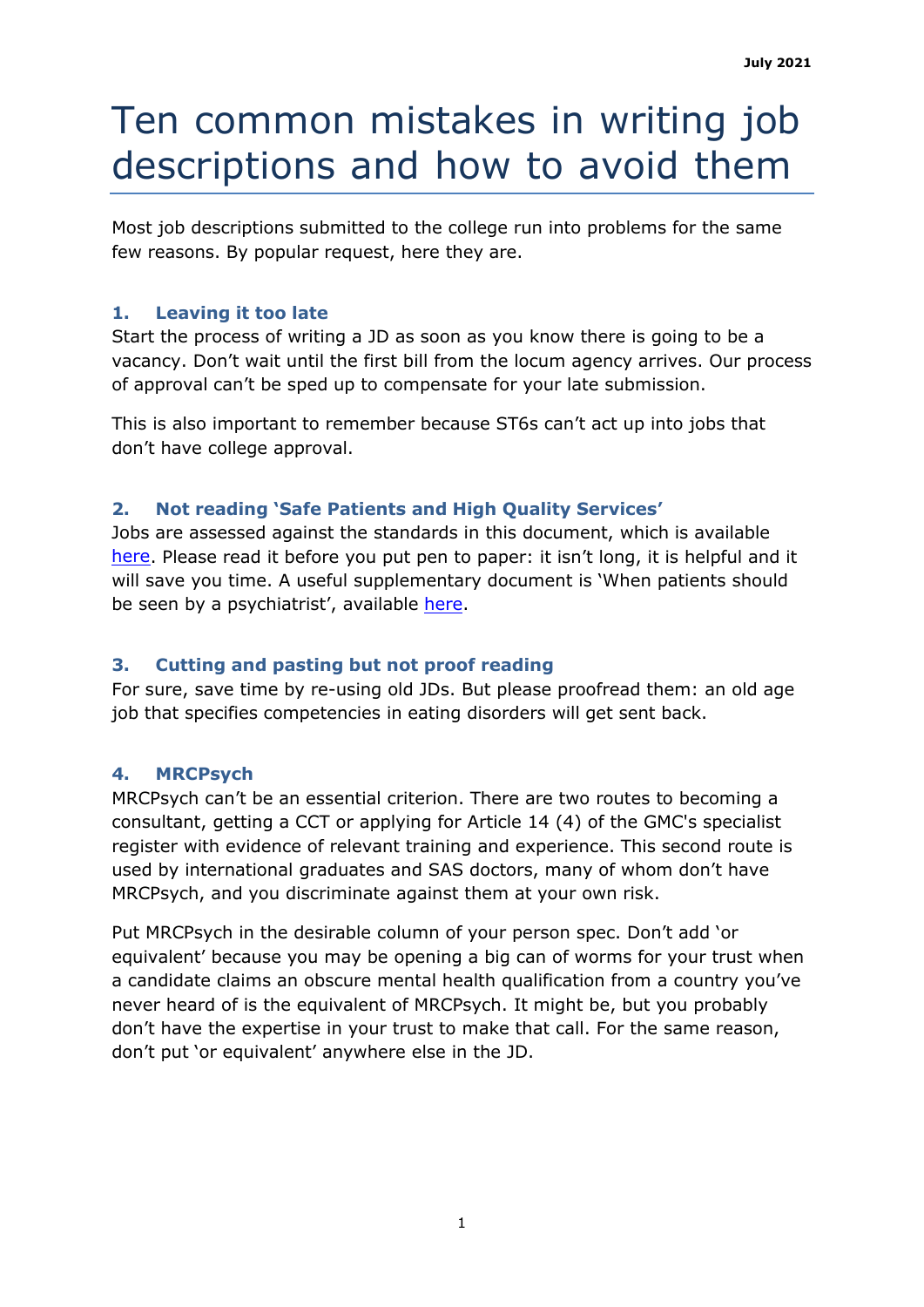### **5. On the specialist register**

Consultants are required to be on the specialist register. That's it. No requirement for a particular speciality or endorsement, no requirement for a CCT. Use the phrase 'Eligible for inclusion in the Specialist Register or within 6 months of gaining CCT '. Requirements for a particular CCT or endorsement again discriminate against international candidates who haven't had a particular specialist training (they may be perfectly good candidates and have perfectly appropriate training, experience and skills – they just don't have training that exactly corresponds to the college nomenclature and regulations).

If the job is a specialist job, put the CCT type and endorsement in the desirable part of the person spec. This can be important for developing the job: only someone with the correct endorsement can train higher trainees. So a candidate for a rehab job may be perfectly appointable, but if they don't have a rehab endorsement, they won't automatically be able to have a higher trainee.

#### **6. No data**

If there isn't any data about the job to enable us to judge how busy it is, it will come straight back (see point 2 above). The checklist we use lists 'referral rates / referral protocols / caseload numbers / other team members responsibilities to manage referrals / caseload'. It is helpful to have information both for the team as a whole and for the post holder on the number of new referrals a month and the total caseload. For the post holder it's useful to know the average number of new referrals and follow up cases seen a week. The equivalent for inpatient posts is number of new admissions per week, average length of stay and average number of current inpatients. For more detail, see *[Safe Patients and](https://www.rcpsych.ac.uk/docs/default-source/improving-care/better-mh-policy/college-reports/college-report-cr207.pdf?sfvrsn=b2229b95_2) High Quality [Services](https://www.rcpsych.ac.uk/docs/default-source/improving-care/better-mh-policy/college-reports/college-report-cr207.pdf?sfvrsn=b2229b95_2)*.

We know that it's difficult to estimate activity levels sometimes for a new job that's ok. Make an estimate, say it's an estimate, say how you will deal with issues arising from the estimate being proved wrong (job planning).

If you're interested in seeing the checklist we use, please contact the Division office.

#### **7. Inadequate description of competencies in person spec**

In the person spec, because you can't use a CCT or MRCPsych as proxies for the knowledge andskills you want, you must accurately describe the competencies for the job.

Try to think like a shortlister. The essential criteria should help you decide quickly and easily whether candidates should be called to interview (i.e. these are your minimum standards for appointment). If you have many good candidates, the desirable criteria should help you cull the list down to a manageable number to interview (i.e. the desirable criteria describe your ideal candidate). Try to be really focussed about what you need, what you'd accept and what your dream candidate looks like, and then make